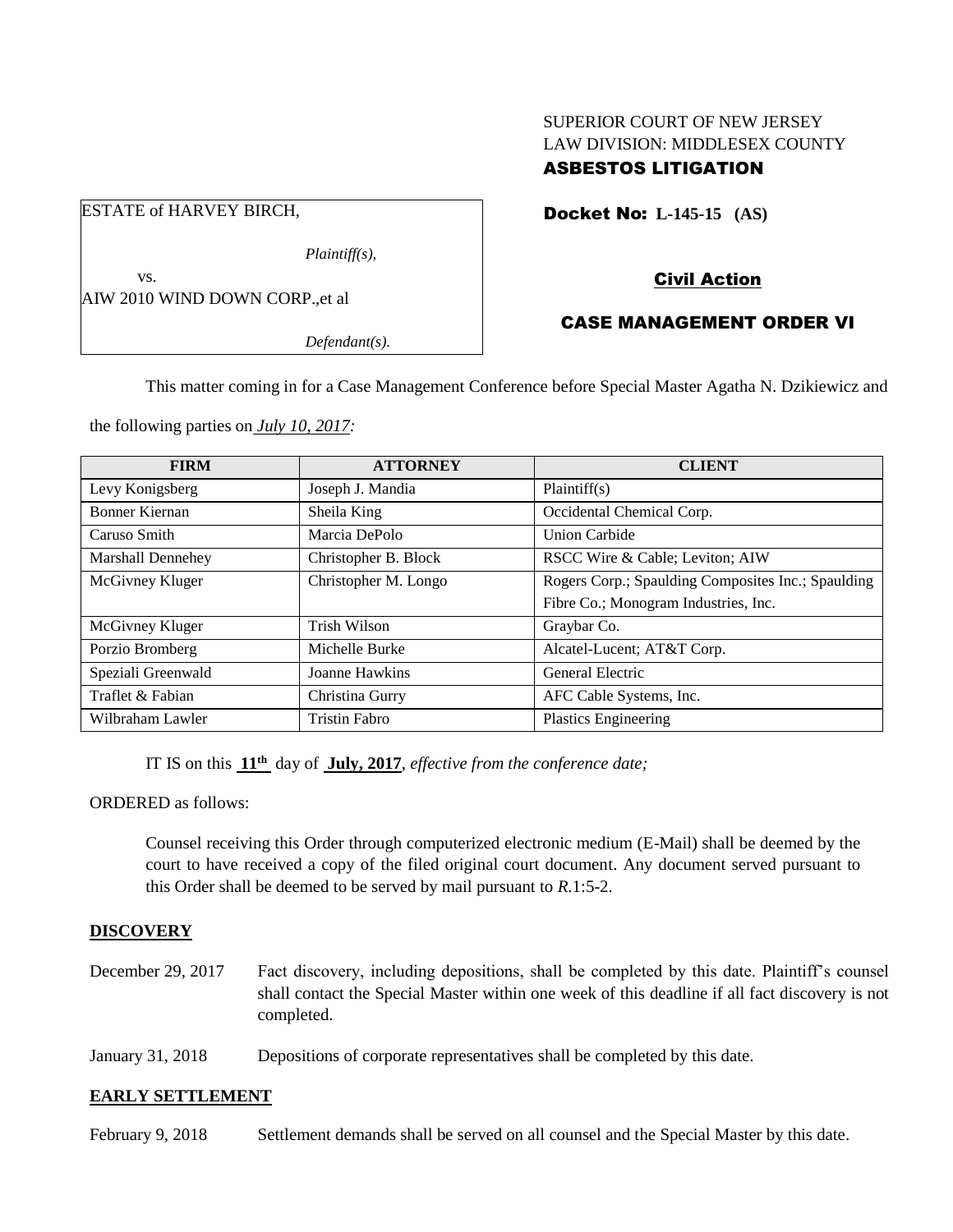## **SUMMARY JUDGMENT MOTION PRACTICE**

- February 15, 2018 Plaintiff's counsel shall advise, in writing, of intent not to oppose motions by this date.
- March 1, 2018 *(Thurs.)* Summary judgment motions shall be filed no later than this date.

March 29, 2018 *(Thurs.)* Last return date for summary judgment motions.

## **MEDICAL DEFENSE**

- February 9, 2018 Plaintiff shall serve medical expert reports by this date.
- April 30, 2018 Defendants shall identify its medical experts and serve medical reports, if any, by this date. In addition, defendants shall notify plaintiff's counsel (as well as all counsel of record) of a joinder in an expert medical defense by this date.

### **LIABILITY EXPERT REPORTS**

- February 9, 2018 Plaintiff shall identify its liability experts and serve liability expert reports or a certified expert statement by this date or waive any opportunity to rely on liability expert testimony.
- April 30, 2018 Defendants shall identify its liability experts and serve liability expert reports, if any, by this date or waive any opportunity to rely on liability expert testimony.

# **ECONOMIST EXPERT REPORTS**

- February 9, 2018 Plaintiff shall identify its expert economists and serve expert economist report(s), if any, by this date or waive any opportunity to rely on economic expert testimony.
- April 30, 2018 Defendants shall identify its expert economists and serve expert economist report(s), if any, by this date or waive any opportunity to rely on economic expert testimony.

# **EXPERT DEPOSITIONS**

May 25, 2018 Expert depositions shall be completed by this date. To the extent that plaintiff and defendant generic experts have been deposed before, the parties seeking that deposition in this case must file an application before the Special Master and demonstrate the necessity for that deposition. To the extent possible, documents requested in a deposition notice directed to an expert shall be produced three days in advance of the expert deposition. The expert shall not be required to produce documents that are readily accessible in the public domain.

### **PRE-TRIAL AND TRIAL**

November 28, 2017 The settlement conference previously scheduled on this date is **cancelled**.

April 18, 2018 @ 10:00am Settlement conference. All defense counsel shall appear with authority to negotiate settlement and have a representative authorized to negotiate settlement available by phone. Any request to be excused from the settlement

 $\_$  ,  $\_$  ,  $\_$  ,  $\_$  ,  $\_$  ,  $\_$  ,  $\_$  ,  $\_$  ,  $\_$  ,  $\_$  ,  $\_$  ,  $\_$  ,  $\_$  ,  $\_$  ,  $\_$  ,  $\_$  ,  $\_$  ,  $\_$  ,  $\_$  ,  $\_$  ,  $\_$  ,  $\_$  ,  $\_$  ,  $\_$  ,  $\_$  ,  $\_$  ,  $\_$  ,  $\_$  ,  $\_$  ,  $\_$  ,  $\_$  ,  $\_$  ,  $\_$  ,  $\_$  ,  $\_$  ,  $\_$  ,  $\_$  ,